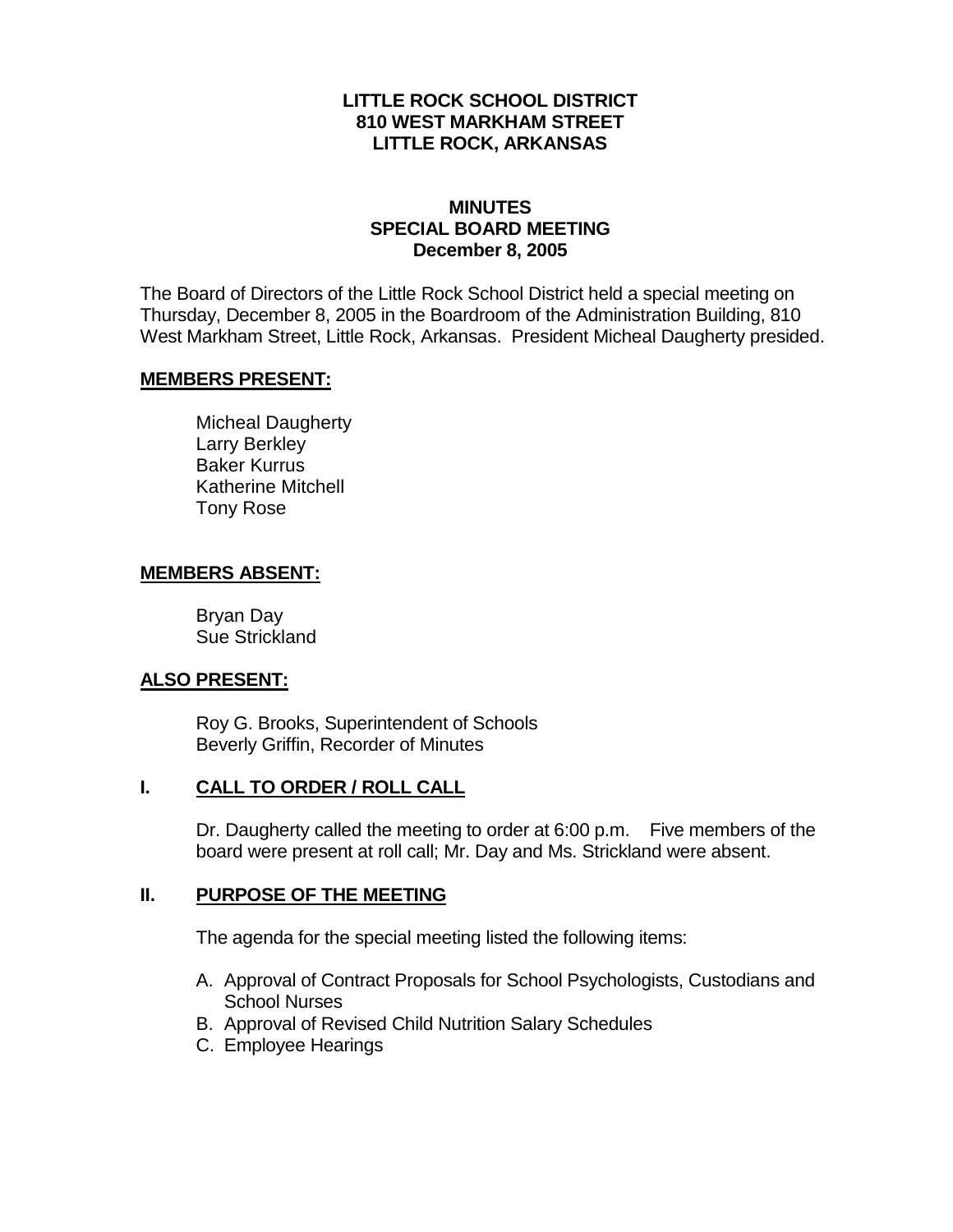**SPECIAL BOARD MEETING December 8, 2005 Page** 2

# **III. ACTION AGENDA**

# **A. Approval of Contract Proposals for School Psychologists, Custodians and School Nurses**

The board was provided with information regarding the contract proposals for School Psychologists, Custodians and School Nurses. These employees will receive the same benefits provided through other group contract negotiations, including a step increase for those eligible, \$263.00 toward their health insurance plan, and .5 percent to the previous year's salary schedule. As with other employee groups, the Board will review the recommendation should the District receive an increase in per-pupil State funding.

Mr. Berkley moved to approve the recommendation of the administration. Dr. Mitchell seconded the motion and it **carried unanimousl**y.

# **B. Approval of Revised Child Nutrition Salary Schedules**

Salary schedules for employees of the Child Nutrition Department underwent a full review and conversion to ensure a salary schedule more consistent with other employees of the District. The board was asked to approve the converted salary schedules with pay increases retroactive to July 1, 2005.

Mr. Berkley moved to approve the recommended salary schedule conversion and the retroactive increase in pay; Mr. Rose seconded. The motion **carried unanimously**.

# **C. Employee Hearing**

The board convened an executive session for the purpose of hearing an employee grievance. The employee was represented by Attorney John Walker. Khayyam Eddings represented the Board and administration.

Mr. Eddings opened by providing a packet of documents for the Board's review. The issue for consideration was limited to a salary discrepancy and the employee's contention that she was paid at a rate less than other clerical employees in her department.

Robert Robinson, Director of Classified Personnel, verified information regarding the past work history of the employee at a school. A principal testified to the accuracy of statements that the employee performed clerical duties in the school office while assigned to his school, but that she was considered an aide and was paid on the aide salary schedule. The employee admitted that she did not contact Human Resources regarding any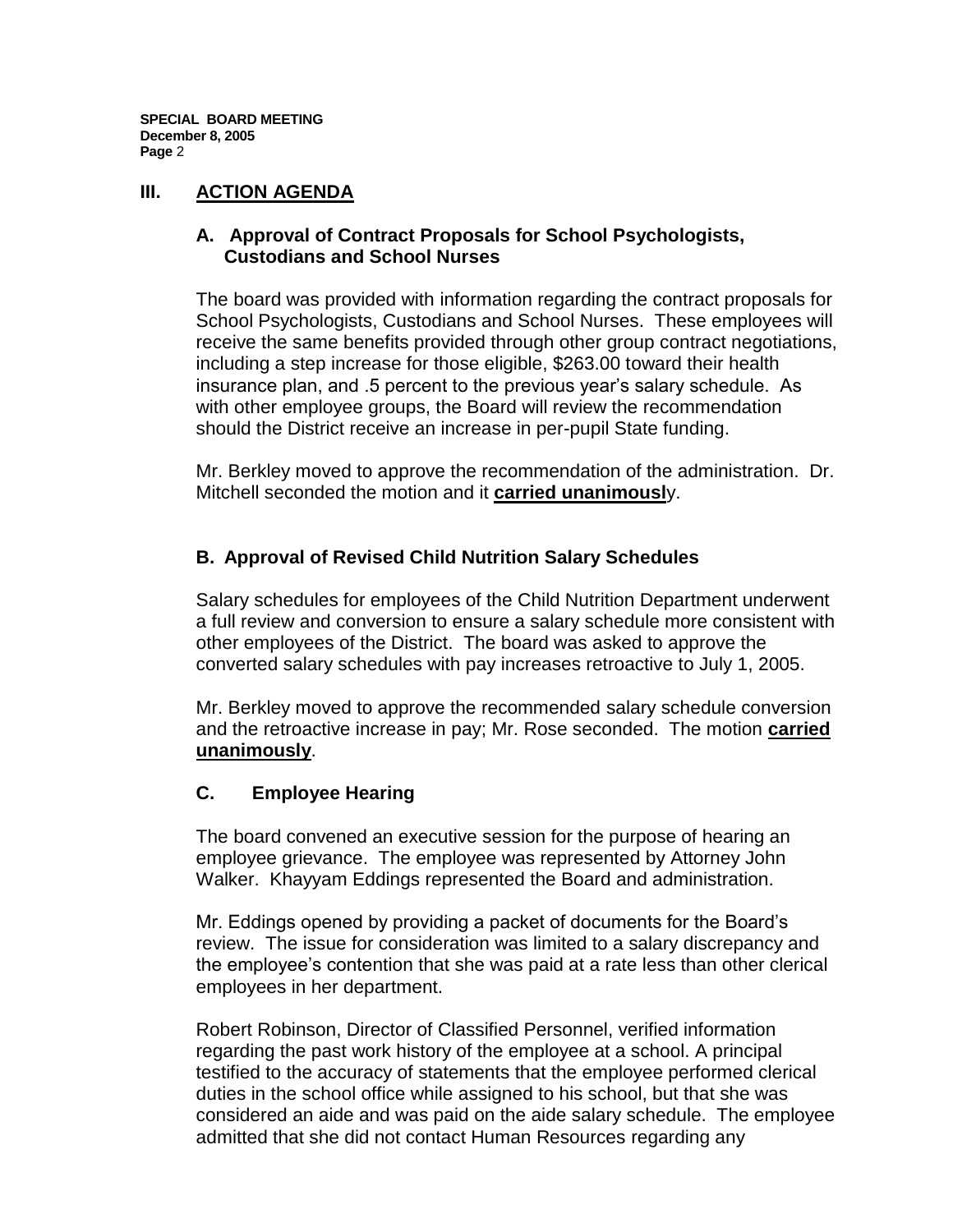discrepancies in pay or work responsibilities while classified as an aide at the school.

Mr. Eddings reviewed the salary placement for the employee who held the position in the district department prior to the employee's appointment to that position. The former employee was placed at Grade 35; the current employee was placed at Grade 37 when she was hired, but was recently upgraded to a Grade 40.

#### *The board recessed briefly at 7:20 p.m. and returned at 7:35 p.m.*

The Department Director testified that she supported efforts by the secretarial staff in her department to receive additional compensation for their current positions. She noted that two of the clerical staff members work 12 months; two of them work 11-month contracts. The employee who is subject to this proceeding was one of the 11-month employees.

Mr. Walker called a department employee as a witness. This witness holds the second 11-month clerical position in the Department. She testified that she had been in that position since March 2002, and was placed at a Grade 40 on the pay schedule. Both she and employee subject to the hearing were assigned similar responsibilities.

## *The board recessed for deliberations at 9:00 p.m. They returned at 9:15 p.m. and reported that no action had been taken.*

Mr. Berkley made a motion that the District provide a differential salary adjustment between salary grade 37 and 40 for the time frame when both employees were in the same position doing the same work. Dr. Mitchell seconded the motion. There was discussion among board members to clarify the intent of the motion:

Mr. Kurrus stated that the intent of the motion was simply to provide the same pay (the same daily rate of pay) for two employees who were performing the same work during the same time period. The differential would be based upon step 37 compared to step 40 and would redress the inequity between two employees who were doing the same job for the same period of time prior to the district's reorganization. The employee would be assigned to grade 40 effective as of her colleague's date of hire.

Mr. Rose offered an amendment to the original motion that stated the employee would be entitled to the difference between her daily rate of pay and the daily rate of pay as her colleague. Mr. Berkley seconded the motion, but it **failed 2-3**.